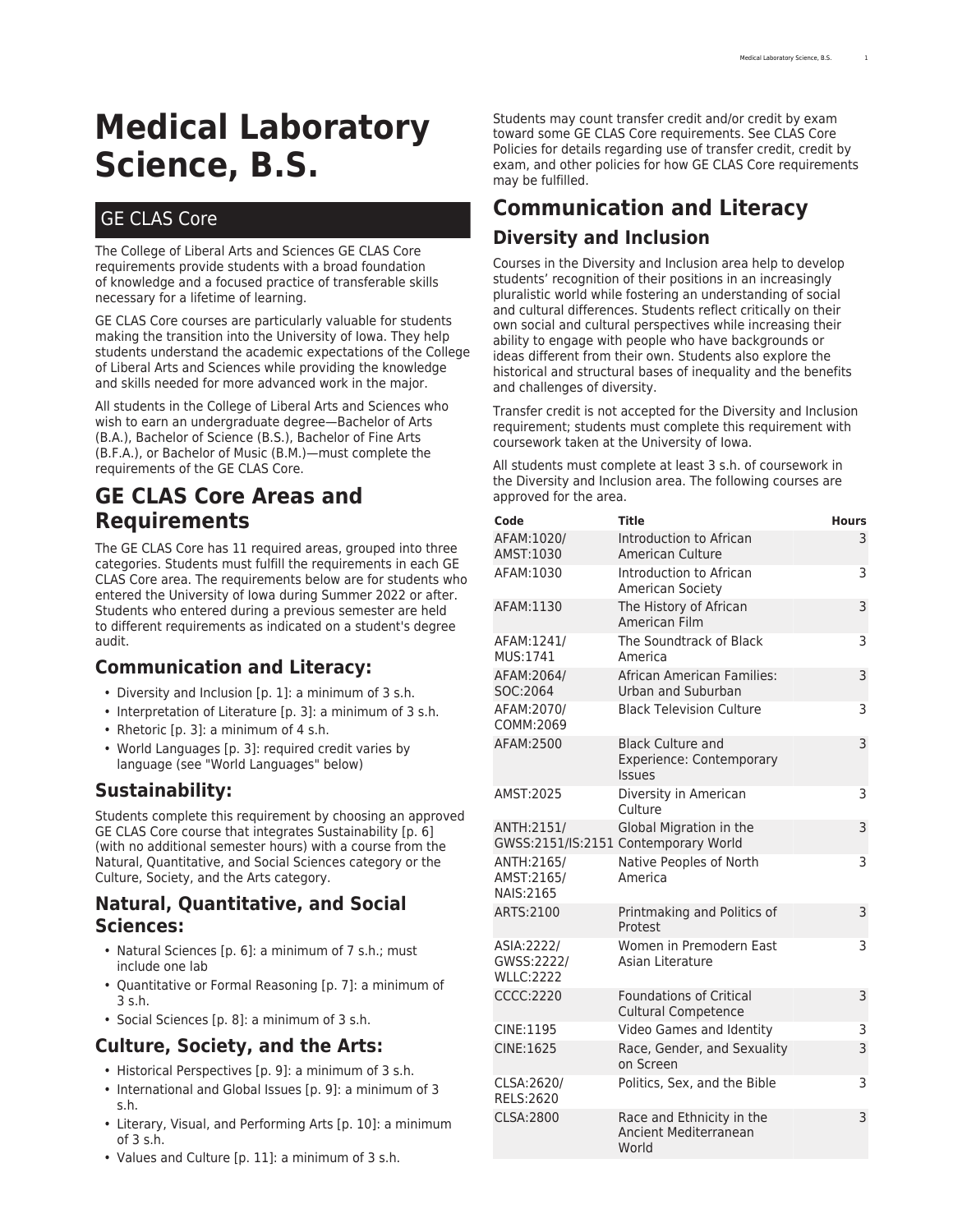| COMM:1168                                          | Music and Social Change                                                                                                                    | 3           | PHIL:2425                                                          | Sex, Marriage, Friendship,                                                          | 3            |
|----------------------------------------------------|--------------------------------------------------------------------------------------------------------------------------------------------|-------------|--------------------------------------------------------------------|-------------------------------------------------------------------------------------|--------------|
| COMM:1898/<br>LATS:1898                            | Introduction to Latina/o/x<br><b>Communication and Culture</b>                                                                             | 3           |                                                                    | and the Law (GE status<br>effective fall 2022; students                             |              |
| CSD:1200                                           | Intellectual and<br>Developmental Disabilities                                                                                             | 3           |                                                                    | with a first degree-seeking<br>session of summer 2017<br>and beyond may use this    |              |
| DANC:2065                                          | Performing Power/<br>Performing Protest: The<br>Body, Identity, and the                                                                    | 3           |                                                                    | course for the Diversity and<br>Inclusion GE requirement)                           |              |
| DANC:2085                                          | Image<br>Introduction to African                                                                                                           | 3           | POLI:1601                                                          | Introduction to Social Media<br>and Politics                                        | 3            |
|                                                    | Caribbean Dance Practices                                                                                                                  |             | POLI:1800                                                          | Introduction to the Politics of<br>Class and Inequality                             | 3            |
| DST:1101                                           | Introduction to Disability<br><b>Studies</b>                                                                                               | $\mathsf 3$ | POLI:1900                                                          | Introduction to the Politics of<br>Race                                             | 3            |
| EDTL:2670                                          | Peacebuilding, Singing, and<br>Writing in a Prison Choir                                                                                   | 3           | POLI:1950                                                          | Introduction to the Politics of<br>Religion                                         | 3            |
| EDTL:4900                                          | <b>Foundations of Special</b><br>Education                                                                                                 | $\mathsf 3$ | PSY:1501                                                           | Everyone's a Little Bit<br>Biased: The Science Behind                               | 3            |
| EPLS:1240                                          | Finding Your Path in Higher<br>Education                                                                                                   | 3           | RELS:1015                                                          | Prejudice<br>Global Religious Conflict and                                          | 3            |
| GRMN:2600                                          | Witch Hunts in Fact and<br>Fiction: A Global History of<br>Exclusion                                                                       | $3 - 4$     | RELS:2000                                                          | Diversity<br><b>Engaging Religious</b>                                              | 3            |
| GRMN:2620/<br><b>WLLC:2620</b>                     | Anne Frank and Her Story                                                                                                                   | $3 - 4$     |                                                                    | Diversity for Leadership and<br>Entrepreneurship (GE status<br>effective fall 2022) |              |
| GRMN:2675                                          | The Politics of Memory:<br>Holocaust, Genocide, and<br>9/11                                                                                | $3-4$       | RELS:2330                                                          | Wealth, Inequality, and<br>Islam                                                    | 3            |
| GWSS:1001                                          | Introduction to Gender,<br>Women's, and Sexuality                                                                                          | 3           | RHET:2135/<br>SJUS:2135                                            | Rhetorics of Diversity and<br>Inclusion                                             | 3            |
| GWSS:1002                                          | <b>Studies</b><br>Diversity and Power in the                                                                                               | $\mathsf 3$ | RUSS:2232                                                          | Romani (Gypsy) Cultures of<br>Eastern Europe                                        | 3            |
| HHP:1045                                           | U.S.                                                                                                                                       | 3           | SJUS:1001/<br>GWSS:1003                                            | Introduction to Social Justice                                                      | 3            |
|                                                    | Diversity and Inclusion in<br><b>Healthy Living</b>                                                                                        |             | SOC:1030                                                           | <b>Contemporary Social</b><br>Problems                                              | $3 - 4$      |
| HHP:2280                                           | Cultural Competency in<br><b>Health Promotion</b>                                                                                          | 3           | SOC:2830                                                           | Race and Ethnicity                                                                  | 3            |
| HIST:1040                                          | Diversity in History                                                                                                                       | 3           | SPAN:2050                                                          | Spanish in the United States                                                        | $\mathsf{3}$ |
| HIST:2267/<br>AFAM:2267                            | African American History to<br>1877: From Slave Cabin to<br>Senate Floor                                                                   | 3           | SPST:1074/<br>AMST:1074/<br>GWSS:1074                              | Inequality in American Sport                                                        | 3            |
| HIST:2268/<br>AFAM:2268                            | African American History<br>Since the Civil War                                                                                            | 3           | THTR:2320<br>THTR:2405                                             | Playwriting in a Global World<br>Staging Americans: U.S.                            | 3<br>3       |
| IS:2020                                            | <b>World Events Today!</b>                                                                                                                 | $\mathsf 3$ |                                                                    | <b>Cultures Through Theatre</b><br>and Performance                                  |              |
| <b>ITAL:2660</b>                                   | The Italian American<br>Experience                                                                                                         | 3           | THTR:2601                                                          | Theatre for Community<br>Engagement                                                 | 3            |
| JMC:2500                                           | <b>Community Media</b>                                                                                                                     | $\mathsf 3$ | THTR:2605/                                                         | Monsters, Victims,                                                                  | 3            |
| JMC:2600                                           | Freedom of Expression                                                                                                                      | 3           | EDTL:2963                                                          | and Villains: Changing                                                              |              |
| LATS:2280/<br>HIST:2280/<br>SPAN:2280              | Introduction to Latina/o/x<br><b>Studies</b>                                                                                               | 3           | <b>TRNS:2000</b>                                                   | Perceptions<br><b>Translation and Global</b>                                        | 3            |
| LING:1070                                          | Language Attitudes: Is How                                                                                                                 | 3           |                                                                    | Society                                                                             |              |
|                                                    | You Sound How You Are<br>Seen?                                                                                                             |             | WLLC:1200/<br>DST:1200/<br>GHS:1200/                               | Disabilities and Inclusion in<br>Writing and Film Around the<br>World               | 3            |
| MATH:1210                                          | Diverse Perspectives in the<br><b>Mathematical Sciences</b>                                                                                | 3           | GRMN:1200<br>WLLC:2001/                                            | <b>Global Science Fiction</b>                                                       | 3            |
| NAIS:1290/<br>AMST:1290/<br>GHS:1290/<br>HIST:1290 | Native American Foods<br>and Foodways (GE status<br>effective fall 2022; students<br>with a first degree-seeking<br>session of summer 2017 | 3           | ASIA:2001/<br>FREN: 2010/<br>RUSS:2001/<br>SPAN:2001/<br>TRNS:2001 |                                                                                     |              |
|                                                    | and beyond may use this<br>course for the Diversity and<br>Inclusion GE requirement)                                                       |             | WRIT:2100                                                          | Writing and Community<br>Outreach                                                   | 3            |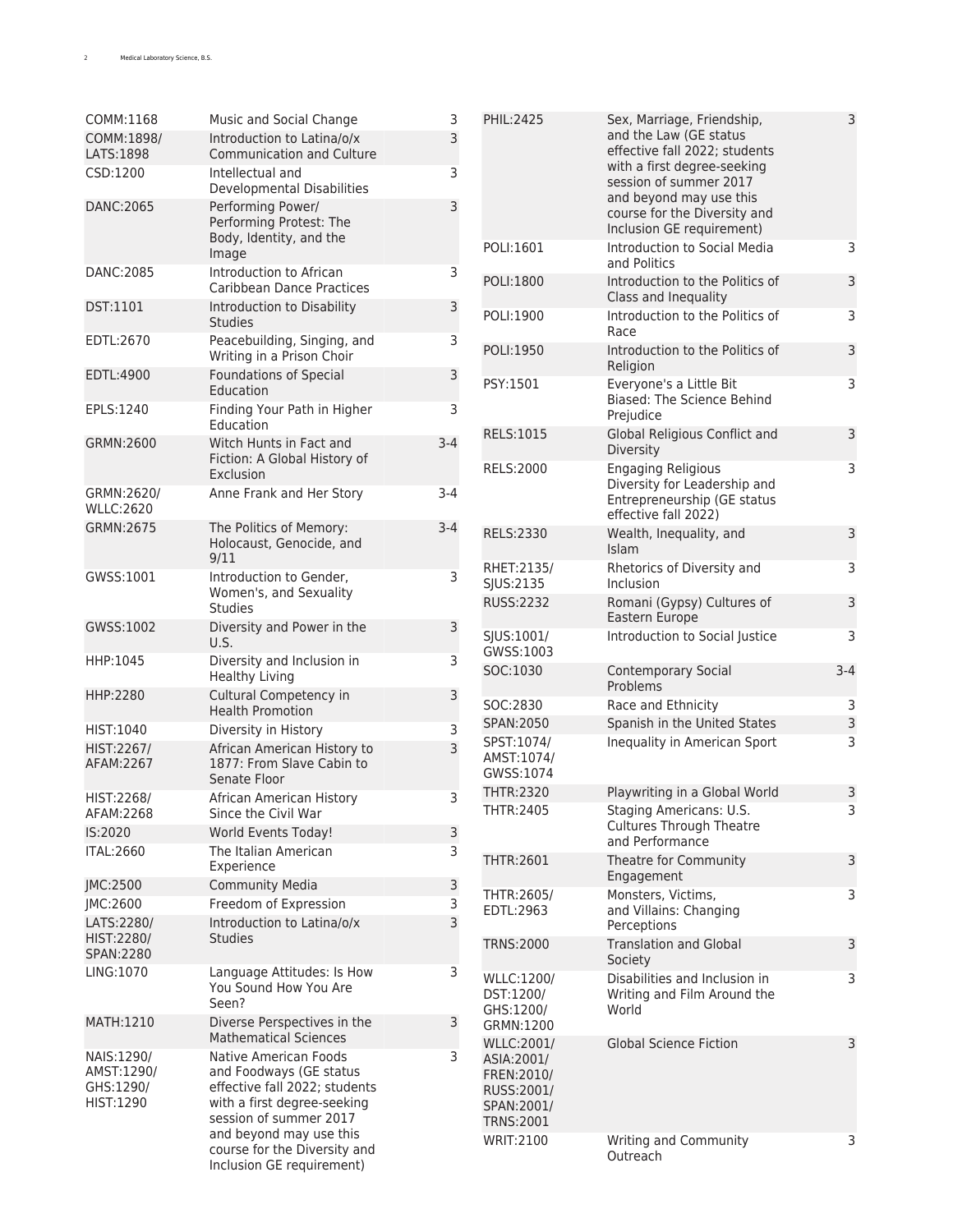# <span id="page-2-0"></span>**Interpretation of Literature**

Courses in the Interpretation of Literature area focus on the major genres of literature (short and long fiction, nonfiction, poetry, and drama), improving students' abilities to read and analyze a variety of texts. Small group discussions in these courses challenge students to think critically, to share insights, and to listen thoughtfully to the arguments of others.

All students must complete at least 3 s.h. of coursework in the Interpretation of Literature area. The following courses are approved for the area.

| Code                           | <b>Title</b>                                                               | <b>Hours</b> |
|--------------------------------|----------------------------------------------------------------------------|--------------|
| CLSA:1200                      | Interpretation of Ancient<br>Literature                                    | 3            |
| ENGL:1200                      | The Interpretation of<br>Literature                                        | 3            |
| FREN:1005                      | Texts and Contexts: French-<br>Speaking World                              | 3            |
| FREN:1007                      | Nature/Ecology French<br>Philosophy and Fiction                            | З            |
| <b>WLLC:1510/</b><br>ASIA:1510 | Ghost Stories and Tales of<br>the Weird in Premodern<br>Chinese Literature | 3            |

# <span id="page-2-1"></span>**Rhetoric**

Rhetoric courses develop speaking, writing, listening, and critical reading skills and build competence in research, analysis, and argumentation.

All entering first-year students are required to complete RHET:1030 Rhetoric (4-5 s.h.). Because rhetorical skills lay the foundation for further study at the University, most students register for RHET:1030 during their first year at Iowa.

Students who must enroll in English as a Second Language (ESL) courses as determined by their English proficiency evaluation must complete all ESL courses before they may register for RHET:1030 Rhetoric.

Students who have transfer credit in composition, speech, and argumentation but have not been granted an A.A. degree must complete the equivalent of RHET:1030 Rhetoric and often must take RHET:1040 Writing and Reading or RHET:1060 Speaking and Reading in addition to their transfer courses in composition and/or speech.

Each entering student's degree audit shows the course(s) that must be completed in order to fulfill the Rhetoric requirement.

The following courses are approved for the Rhetoric area.

| Code      | Title                | <b>Hours</b> |
|-----------|----------------------|--------------|
| RHET:1030 | Rhetoric             | $4 - 5$      |
| RHET:1040 | Writing and Reading  |              |
| RHET:1060 | Speaking and Reading |              |

#### **Transfer of Credit for Rhetoric**

Transfer students who have been granted an Associate of Arts (A.A.) degree from an Iowa community college, Waldorf College in Iowa, or Black Hawk College in Illinois have satisfied the Rhetoric requirement.

Transfer credit for students without an A.A. degree is evaluated as follows:

• transfer students who have completed composition I, composition II, and speech at another institution have satisfied the GE CLAS Core Rhetoric requirement of RHET:1030 Rhetoric;

- transfer students who have completed only composition I must complete RHET:1030 Rhetoric at the University of Iowa;
- transfer students who have completed composition I and speech must complete RHET:1040 Writing and Reading at the University of Iowa;
- transfer students who have completed only speech must complete RHET:1040 Writing and Reading at the University of Iowa;
- transfer students who have completed composition I and II or only composition II must complete RHET:1060 Speaking and Reading at the University of Iowa;
- for transfer students who have completed any other course at another institution that may be equivalent to RHET:1030 Rhetoric, the University of Iowa Office of Admissions examines the content of the course and decides on equivalency based on the content of that course, conferring with the Department of Rhetoric on the correct equivalency, if necessary.

## <span id="page-2-2"></span>**World Languages**

GE CLAS Core courses in World Languages provide the practice of important communication skills in a second language as well as the knowledge of the cultures in which the language is spoken. This in-depth study allows students to better understand how languages as a whole function, encouraging students to learn more about their own first language, including how it creates both inclusion and diversity. To fulfill the GE CLAS Core requirement in World Languages, students may choose one of the following options:

- complete four years of a single world language in high school; or
- achieve the fourth level of proficiency in a world language by completing the appropriate sequence of courses offered at the University of Iowa; or
- achieve the fourth level of proficiency by completing appropriate courses at another college or university or through approved study abroad courses; or
- achieve an equivalent score on a related Advanced Placement, International Baccalaureate, or other approved college-level examination accepted by the University of Iowa and the College of Liberal Arts and Sciences (see [Credit By Exam Options](https://admissions.uiowa.edu/academics/credit-exam-options/) on the Office of Admissions website); or
- earn an equivalent score on both a UI written placement test and on a UI oral proficiency exam in a language taught at the University of Iowa (see [World Languages](https://newstudents.uiowa.edu/preparing-take-ui-placement-tests/#World%20Lan) [Placement Test \(WLPT\)](https://newstudents.uiowa.edu/preparing-take-ui-placement-tests/#World%20Lan) on the New Student Services website); or
- earn an equivalent score on a proficiency exam in a language that is not taught at the University of Iowa (see [Proficiency Examinations for Languages Not Taught at UI](https://clas.uiowa.edu/students/proficiency-examinations-languages-not-taught-ui/#overlay-context=proficiency-examinations-languages-not-taught-ui) on the College of Liberal Arts and Sciences website).

A fourth level of proficiency is equivalent to the successful completion of an intermediate II language course (or of a second-year second semester course, for example) as taught at the University of Iowa. Depending on a student's placement test results and the language taken, a student may need to take four semesters of a language, starting with a beginning course and ending with a second semester intermediate course. Other students may be able to start elsewhere in the language sequence and complete the GE World Language requirement by taking two or three courses. See "World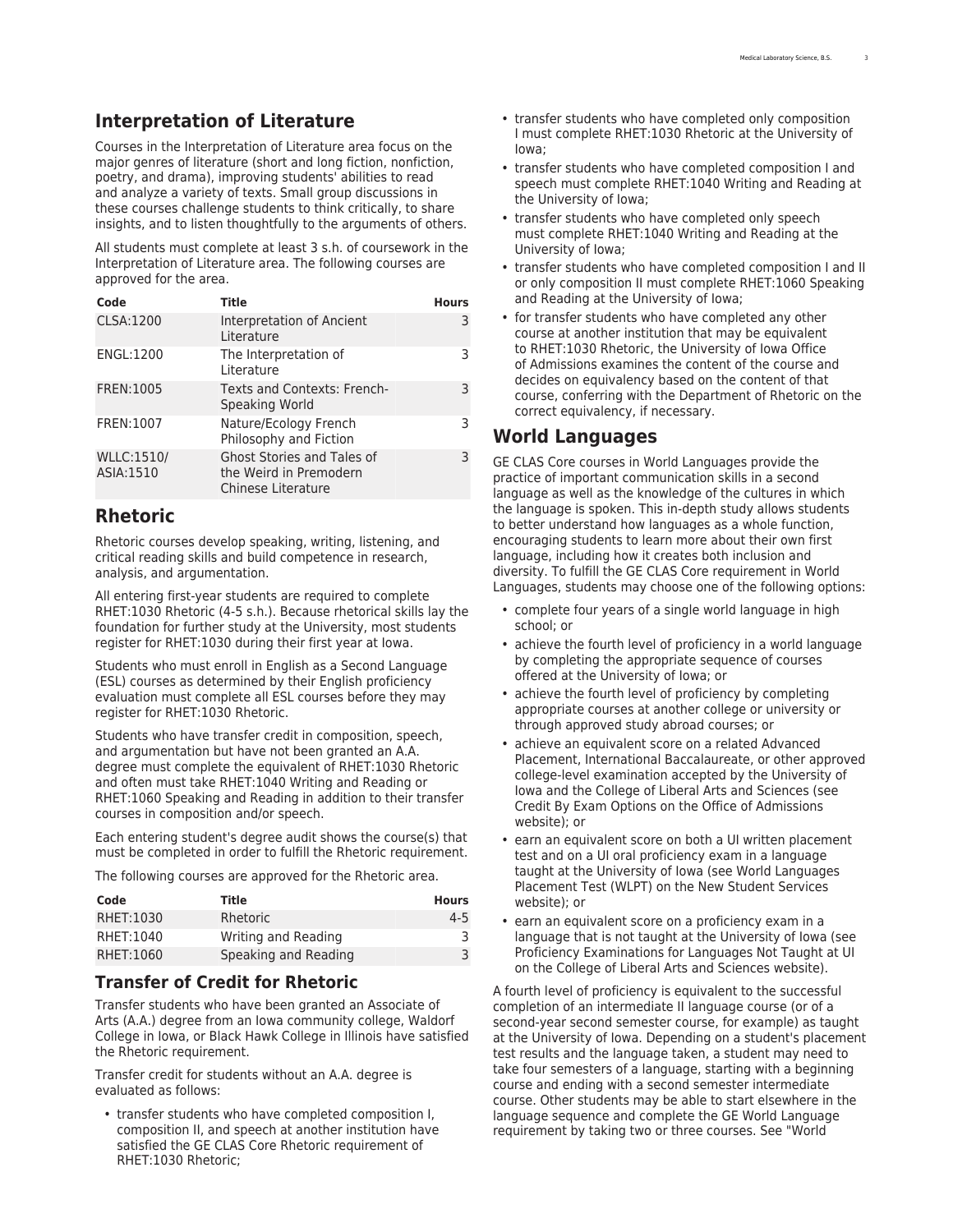Languages Placement Tests" under [Placement Tests](https://clas.uiowa.edu/students/students-general-education-clas-core/general-education-clas-core-policies/#Placement%20Tests) on the College of Liberal Arts and Sciences website.

Semester hours earned for these courses vary by language. Students should be sure to take the placement test for the language of interest and should be aware of the course sequence required to fulfill the GE requirement in World Languages for that particular language.

Once the World Languages requirement is completed, a student may earn up to an additional 8 s.h. of college credit while studying a world language. See [Furthering Language](https://clas.uiowa.edu/students/furthering-language-incentive-program-flip/) [Incentive Program \(FLIP\)](https://clas.uiowa.edu/students/furthering-language-incentive-program-flip/) on the College of Liberal Arts and Sciences website.

Students may use the following language course sequences to fulfill the World Languages requirement. To avoid duplication or regression, consult the appropriate language department before registering for courses.

#### **American Sign Language**

Courses in American Sign Language (ASL) are offered by the [American Sign Language](http://catalog.registrar.uiowa.edu/liberal-arts-sciences/american-sign-language/) Program. The following sequence fulfills the GE CLAS Core World Languages requirement.

| Code      | Title                      | <b>Hours</b> |
|-----------|----------------------------|--------------|
| ASL:1001  | American Sign Language I   |              |
| ASL:1002  | American Sign Language II  |              |
| ASL:2001  | American Sign Language III |              |
| ASI: 2002 | American Sign Language IV  |              |

Students with previous knowledge of American Sign Language should consult the ASL program for placement.

#### **Arabic**

Courses in Arabic are offered by the Department of [French](http://catalog.registrar.uiowa.edu/liberal-arts-sciences/french-italian/) [and Italian.](http://catalog.registrar.uiowa.edu/liberal-arts-sciences/french-italian/) The following sequence fulfills the GE CLAS Core World Languages requirement.

| Code      | Title                                                 | <b>Hours</b> |
|-----------|-------------------------------------------------------|--------------|
| ARAB:1001 | <b>Elementary Modern</b><br><b>Standard Arabic I</b>  |              |
| ARAB:1002 | <b>Elementary Modern</b><br><b>Standard Arabic II</b> |              |
| ARAB:2001 | Intermediate Modern<br><b>Standard Arabic I</b>       |              |
| ARAB:2002 | Intermediate Modern<br><b>Standard Arabic II</b>      |              |

Students with previous knowledge of Arabic should consult the department for appropriate placement.

#### **Chinese**

Courses in Chinese are offered by the Department of [Asian](http://catalog.registrar.uiowa.edu/liberal-arts-sciences/asian-slavic-languages-literatures/) [and Slavic Languages and Literatures](http://catalog.registrar.uiowa.edu/liberal-arts-sciences/asian-slavic-languages-literatures/). For students without previous knowledge of Chinese, the department recommends the following sequence to fulfill the GE CLAS Core World Languages requirement.

| Code      | Title                                   | <b>Hours</b> |
|-----------|-----------------------------------------|--------------|
| CHIN:1111 | First-Year Chinese: First<br>Semester   | 5            |
| CHIN:1112 | First-Year Chinese: Second<br>Semester  | 5            |
| CHIN:2101 | Second-Year Chinese: First<br>Semester  | 5            |
| CHIN:2102 | Second-Year Chinese:<br>Second Semester | 5            |

Students may use varied combinations of Chinese language courses approved to fulfill the GE CLAS Core World Languages requirement. Heritage learners and students who have studied Chinese abroad may be able to fulfill the requirement by substituting CHIN:2103 Accelerated Second-Year Chinese: First Semester and CHIN:2104 Accelerated Second-Year Chinese: Second Semester for CHIN:2101 and CHIN:2102. Consult the department for more information.

#### **French**

Courses in French are offered by the Department of [French](http://catalog.registrar.uiowa.edu/liberal-arts-sciences/french-italian/) [and Italian](http://catalog.registrar.uiowa.edu/liberal-arts-sciences/french-italian/). For students without previous knowledge of French, the department recommends the following sequence to fulfill the GE CLAS Core World Languages requirement.

| Code             | Title                  | <b>Hours</b> |
|------------------|------------------------|--------------|
| <b>FREN:1001</b> | Elementary French I    | 5.           |
| FREN: 1002       | Elementary French II   | 5.           |
| FREN: 2001       | Intermediate French I  | 5            |
| FREN: 2002       | Intermediate French II | 5.           |

Students may use varied combinations of French language courses approved to fulfill the GE CLAS Core World Languages requirement. Those with previous knowledge of French may be able to fulfill the requirement by substituting FREN:1010 First-Year French Review for FREN:1001 and FREN:1002 in the sequence above. Some students may be evaluated as ready for FREN:2001 or FREN:2002. Consult the department for appropriate placement.

#### **German**

Courses in German are offered by the Department of [German.](http://catalog.registrar.uiowa.edu/liberal-arts-sciences/german/) For students without previous knowledge of German, the department recommends the following sequence to fulfill the GE CLAS Core World Languages requirement.

| Code      | Title                  | <b>Hours</b> |
|-----------|------------------------|--------------|
| GRMN:1001 | Elementary German I    | 4            |
| GRMN:1002 | Elementary German II   | 4            |
| GRMN:2001 | Intermediate German I  | 4            |
| GRMN:2002 | Intermediate German II | 4            |

Students may use varied combinations of German language courses approved to fulfill the GE CLAS Core World Languages requirement. Those with previous knowledge of German may be able to fulfill the requirement by substituting GRMN:1010 First-Year German Review for GRMN:1001 and GRMN:1002 in the sequence above. Some students may be evaluated as ready for GRMN:2001 or GRMN:2002. Consult the department for appropriate placement.

The department also offers [GRMN:2020](http://search.uiowa.edu/search/?site=default_collection&proxystylesheet=default_frontend&sitesearch=www.registrar.uiowa.edu%2Fregistrar%2Fcatalog&q=GRMN%3A2020) Intensive Intermediate German, which may be appropriate for students with strong language learning abilities or experience. The intensive course may be combined with other courses to create other sequences that may be used to fulfill the GE CLAS Core World Languages requirement. Consult the department to identify an appropriate course sequence.

#### **Greek**

Courses in Greek are offered by the Department of [Classics.](http://catalog.registrar.uiowa.edu/liberal-arts-sciences/classics/) Students without previous knowledge of Greek should fulfill the GE CLAS Core World Languages requirement with the following sequence.

| Code      | Title                                  | <b>Hours</b> |
|-----------|----------------------------------------|--------------|
| CLSG:1001 | Classical and New<br>Testament Greek I |              |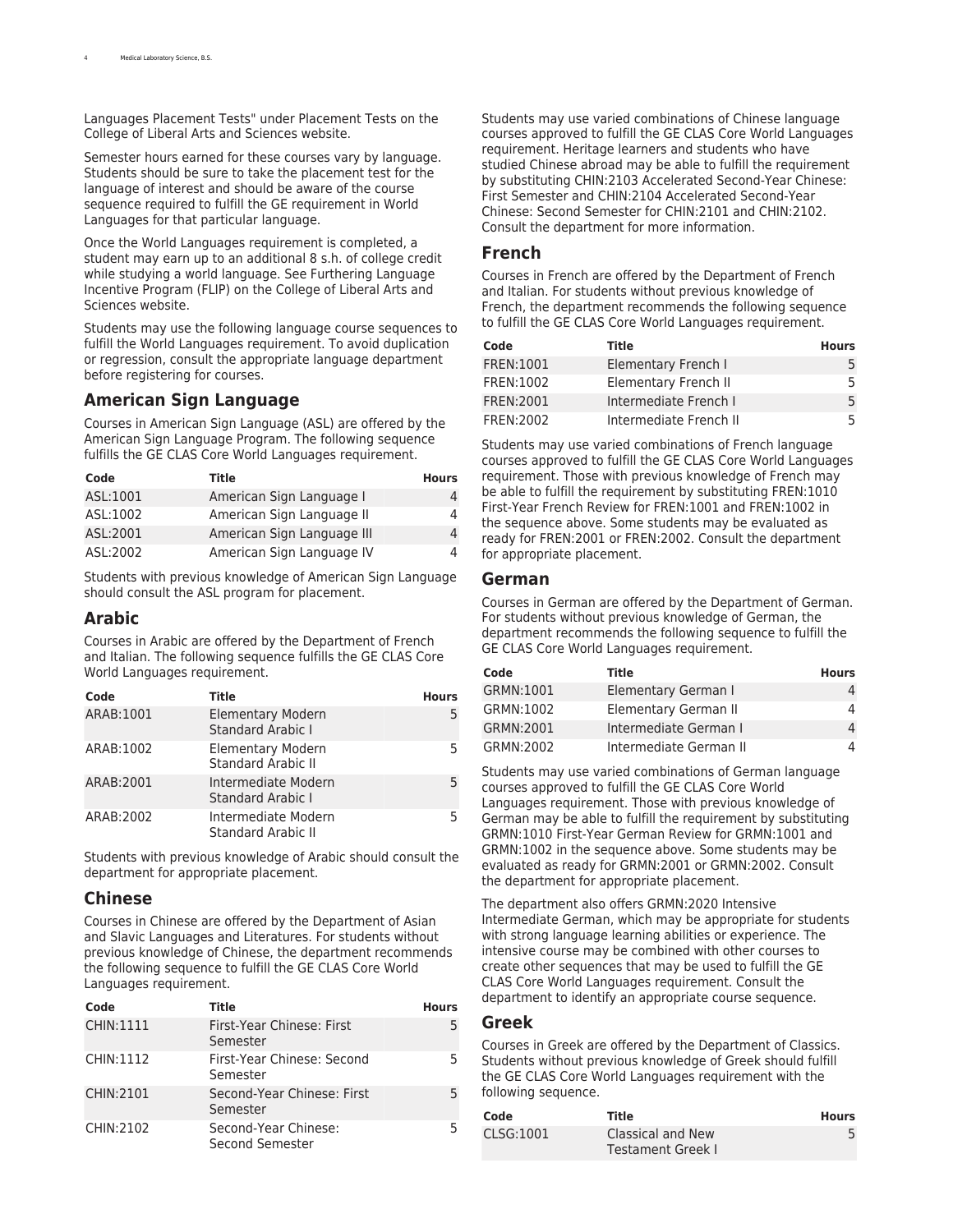| CLSG:1002 | Classical and New<br><b>Testament Greek II</b> |  |
|-----------|------------------------------------------------|--|
| CLSG:2001 | Second-Year Greek L                            |  |
| CLSG:2002 | Second-Year Greek II                           |  |

Students with previous knowledge of Greek should consult the department for appropriate placement.

#### **Italian**

Courses in Italian are offered by the Department of [French](http://catalog.registrar.uiowa.edu/liberal-arts-sciences/french-italian/) [and Italian.](http://catalog.registrar.uiowa.edu/liberal-arts-sciences/french-italian/) Students without previous knowledge of Italian should fulfill the GE CLAS Core World Languages requirement with the following sequence.

| Code             | Title                   | <b>Hours</b> |
|------------------|-------------------------|--------------|
| ITAL:1101        | Elementary Italian I    |              |
| <b>ITAL:1102</b> | Elementary Italian II   | 5.           |
| <b>ITAL:2203</b> | Intermediate Italian I  | 4            |
| <b>ITAL:2204</b> | Intermediate Italian II | 4            |

Students with strong language learning abilities or a background in another Romance language may be able to complete the requirement by substituting ITAL:1103 Intensive Elementary Italian for ITAL:1101 and ITAL:1102 in the sequence above. Consult the department for appropriate placement.

#### **Japanese**

Courses in Japanese are offered by the Department of [Asian](http://catalog.registrar.uiowa.edu/liberal-arts-sciences/asian-slavic-languages-literatures/) [and Slavic Languages and Literatures](http://catalog.registrar.uiowa.edu/liberal-arts-sciences/asian-slavic-languages-literatures/). For students without previous knowledge of Japanese, the department recommends the following sequence to fulfill the GE CLAS Core World Languages requirement.

| Code             | Title                                    | <b>Hours</b> |
|------------------|------------------------------------------|--------------|
| JPNS:1001        | First-Year Japanese: First<br>Semester   | 5            |
| <b>IPNS:1002</b> | First-Year Japanese: Second<br>Semester  | 5            |
| <b>IPNS:2001</b> | Second-Year Japanese: First<br>Semester  |              |
| <b>IPNS:2002</b> | Second-Year Japanese:<br>Second Semester |              |

Students may use varied combinations of Japanese language courses approved to fulfill the GE CLAS Core World Languages requirement. Those with previous knowledge of Japanese should consult the department for appropriate placement.

#### **Korean**

Courses in Korean are offered by the Department of [Asian](http://catalog.registrar.uiowa.edu/liberal-arts-sciences/asian-slavic-languages-literatures/) [and Slavic Languages and Literatures](http://catalog.registrar.uiowa.edu/liberal-arts-sciences/asian-slavic-languages-literatures/). For students without previous knowledge of Korean, the department recommends the following sequence to fulfill the GE CLAS Core World Languages requirement.

| Code      | Title                                  | <b>Hours</b> |
|-----------|----------------------------------------|--------------|
| KORE:1101 | First-Year Korean: First<br>Semester   | 4            |
| KORE:1102 | First-Year Korean: Second<br>Semester  |              |
| KORE:2101 | Second-Year Korean: First<br>Semester  |              |
| KORE:2102 | Second-Year Korean: Second<br>Semester |              |

Students with previous knowledge of Korean should consult the department for appropriate placement.

#### **Latin**

Courses in Latin are offered by the Department of [Classics.](http://catalog.registrar.uiowa.edu/liberal-arts-sciences/classics/) Students without previous knowledge of Latin should fulfill the GE CLAS Core World Languages requirement with the following sequence. Students must take both CLSL:2001 and CLSL:2002 in order to fulfill the World Languages requirement. These courses require a similar knowledge of Latin, but one focuses on poetry and the other on prose. Other world languages permit a student to complete the last courses in the sequence to meet the GE CLAS Core requirement since the final course is more difficult than the previous ones. This is not true with the Latin sequence, and thus, both courses must be successfully completed.

| Code      | Title                      | <b>Hours</b> |
|-----------|----------------------------|--------------|
| CLSL:1001 | Elementary Latin I         | 5.           |
| CLSL:1002 | Elementary Latin II        | 5.           |
| CLSL:2001 | World of Cicero            | 3            |
| CLSL:2002 | Golden Age of Roman Poetry | 3            |

Students with previous knowledge of Latin should consult the department for appropriate placement.

#### **Portuguese**

Courses in Portuguese are offered by the Department of [Spanish and Portuguese.](http://catalog.registrar.uiowa.edu/liberal-arts-sciences/spanish-portuguese/) Two sequences in Portuguese are approved to fulfill the GE CLAS Core World Languages requirement. All courses are open to entering first-year students.

| Code      | Title                                       | <b>Hours</b> |
|-----------|---------------------------------------------|--------------|
| PORT:2000 | <b>Accelerated Elementary</b><br>Portuguese | 5.           |
| PORT:2500 | Accelerated Intermediate<br>Portuguese      | 5.           |

Students may also substitute PORT:2010 Elementary Portuguese I and PORT:2015 Elementary Portuguese II for PORT:2000 in the sequence above.

Students with previous knowledge of Portuguese should consult the department for appropriate placement.

#### **Russian**

Courses in Russian are offered by the Department of [Asian](http://catalog.registrar.uiowa.edu/liberal-arts-sciences/asian-slavic-languages-literatures/) [and Slavic Languages and Literatures.](http://catalog.registrar.uiowa.edu/liberal-arts-sciences/asian-slavic-languages-literatures/) Students without previous knowledge of Russian should fulfill the GE CLAS Core World Languages requirement with the following sequence.

| Code      | Title                  | <b>Hours</b> |
|-----------|------------------------|--------------|
| RUSS:1111 | First-Year Russian L   | 5            |
| RUSS:1112 | First-Year Russian II  | 5            |
| RUSS:2111 | Second-Year Russian I  | 4            |
| RUSS:2112 | Second-Year Russian II | 4            |

Students with previous knowledge of Russian should consult the department for appropriate placement.

#### **Spanish**

Courses in Spanish are offered by the Department of [Spanish](http://catalog.registrar.uiowa.edu/liberal-arts-sciences/spanish-portuguese/) [and Portuguese.](http://catalog.registrar.uiowa.edu/liberal-arts-sciences/spanish-portuguese/) For students without previous knowledge of Spanish, the department recommends the following sequence to fulfill the GE CLAS Core World Languages requirement.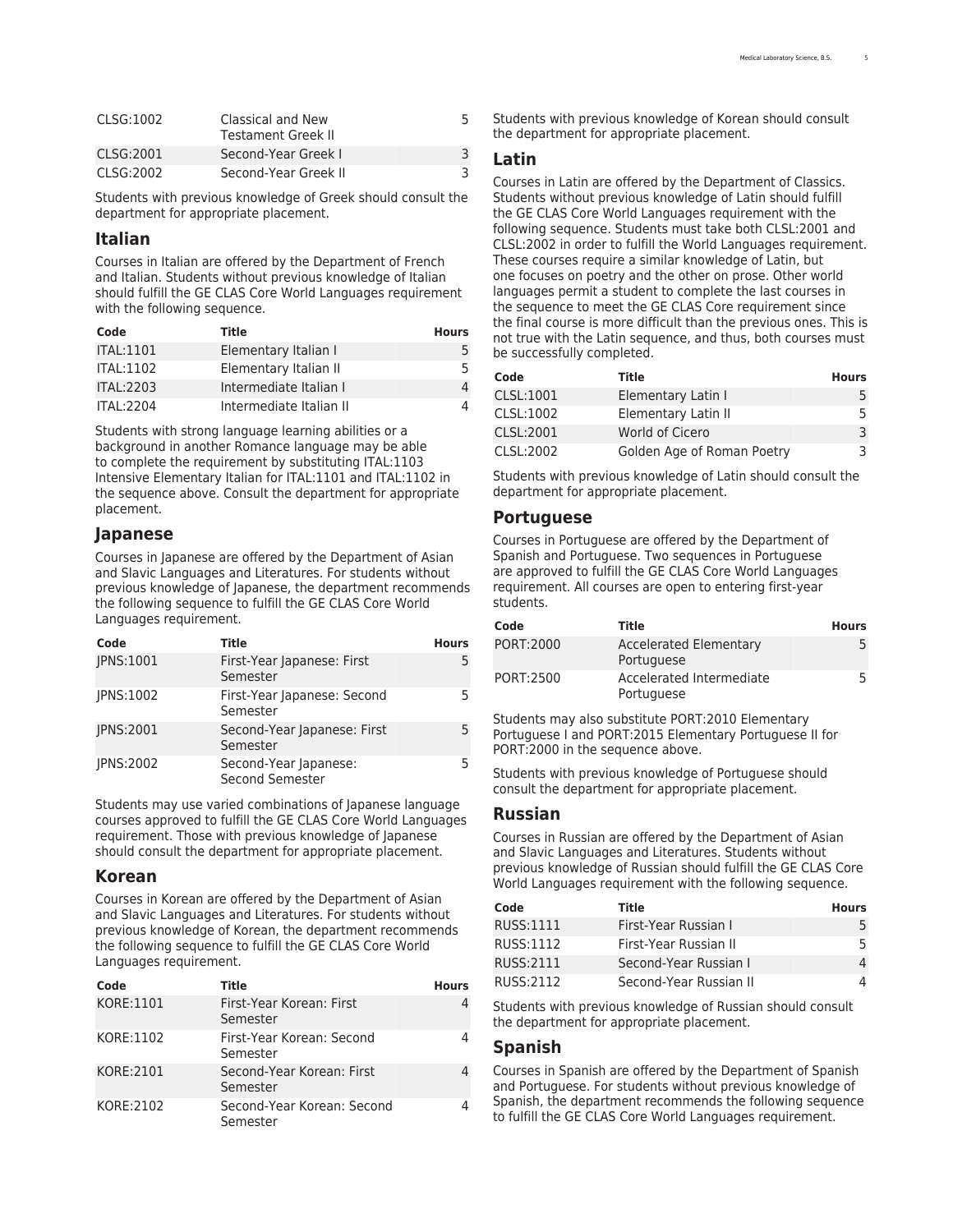| Code      | Title                   | <b>Hours</b> |
|-----------|-------------------------|--------------|
| SPAN:1001 | Elementary Spanish I    |              |
| SPAN:1002 | Elementary Spanish II   |              |
| SPAN:1501 | Intermediate Spanish I  |              |
| SPAN:1502 | Intermediate Spanish II |              |

Students may use varied combinations of Spanish language courses to fulfill the GE CLAS Core World Languages requirement. Those with previous knowledge of Spanish may be able to fulfill the requirement by substituting SPAN:1003 Elementary Spanish Review for SPAN:1001 and SPAN:1002 in the sequence above.

The summer course SPAN:1004 Accelerated Elementary Spanish, which combines SPAN:1001 and SPAN:1002, may be appropriate for some students.

The accelerated course SPAN:1503 Accelerated Intermediate Spanish, which combines SPAN:1501 and SPAN:1502, may be appropriate for some students.

The accelerated course SPAN:1505 Intermediate Spanish for Heritage Speakers may be appropriate for other students.

Students with previous knowledge of Spanish should take the [language placement test](https://newstudents.uiowa.edu/placement-tests/) in Spanish to help determine proper placement.

#### **Swahili**

Courses in Swahili are offered by the Department of [French](http://catalog.registrar.uiowa.edu/liberal-arts-sciences/french-italian/) [and Italian.](http://catalog.registrar.uiowa.edu/liberal-arts-sciences/french-italian/) The following sequence fulfills the GE CLAS Core World Languages requirement. Each of these courses is open to entering first-year students.

| Code      | Title                   | <b>Hours</b> |
|-----------|-------------------------|--------------|
| SWAH:1001 | Elementary Swahili I    |              |
| SWAH:1002 | Elementary Swahili II   |              |
| SWAH:2001 | Intermediate Swahili I  | $\Delta$     |
| SWAH:2002 | Intermediate Swahili II |              |

Students with previous knowledge of Swahili should consult the department for appropriate placement.

### **Other Course Sequences**

A student who successfully completes a four-semester world language sequence that has not been approved for the GE CLAS Core may have the sequence substituted for a proficiency test to fulfill the GE CLAS Core requirement.

Students who complete a world language sequence this way should notify the department that offers the sequence; the department will contact Graduation Analysis in the Office of the Registrar, which will update a student's degree audit to show fulfillment of the World Languages requirement.

# <span id="page-5-0"></span>**Sustainability**

Courses in the Sustainability area focus on identifying concepts and terminology associated with sustainability and systems-thinking, investigating the interconnectedness of human and natural systems, and evaluating how students' own actions affect and are affected by society's ability to meet sustainability goals. Students also investigate institutional and/or cultural processes or natural systems processes.

Sustainability learning outcomes are integrated with the outcomes for another GE CLAS Core area so that one approved course satisfies this requirement without adding semester hours. Students complete this requirement by

choosing one of the following courses that have been approved for Sustainability and another GE CLAS Core area.

#### **Sustainability and Natural Sciences**

| Code                   | Title                                           | <b>Hours</b> |
|------------------------|-------------------------------------------------|--------------|
| EES:1080/<br>ENVS:1080 | Introduction to<br><b>Environmental Science</b> | $3 - 4$      |
| EES:1085/<br>ENVS:1085 | Fundamentals of<br><b>Environmental Science</b> |              |
| GEOG:1020              | The Global Environment                          |              |

#### **Sustainability and Social Sciences**

| Code                                              | Title                                                                      | <b>Hours</b> |
|---------------------------------------------------|----------------------------------------------------------------------------|--------------|
| ANTH:2261                                         | Human Impacts on the<br>Environment                                        | 3            |
| GEOG:2013/<br>BUS:2013/<br>SUST:2013/<br>URP:2013 | Introduction to Sustainability                                             | 3            |
| URP:2020/<br>PBAF:2020                            | <b>Environment and Society:</b><br>Sustainability, Policy, and<br>Politics | 3            |

#### **Sustainability and Historical Perspectives**

| Code                                                      | Title                             | <b>Hours</b> |
|-----------------------------------------------------------|-----------------------------------|--------------|
| EES:1115/<br>ENVS:1115/<br>GEOG:1115/<br><b>HIST:1115</b> | The History and Science of<br>Oil |              |

# **Natural, Quantitative, and Social Sciences**

# <span id="page-5-1"></span>**Natural Sciences**

Courses in the Natural Sciences area explore the scope and major concepts of a scientific discipline. Students learn the attitudes and practices of scientific investigators: logic, precision, experimentation, tentativeness, and objectivity. In courses with a laboratory component, students gain experience in the methods of scientific inquiry.

All students must complete at least 7 s.h. of coursework in the Natural Sciences area, including at least one natural science lab component. The following courses are approved for the area; courses with a lab component are noted "(lab)."

| Code                                 | Title                                                                              | <b>Hours</b> |
|--------------------------------------|------------------------------------------------------------------------------------|--------------|
| ANTH:1301                            | Human Origins                                                                      | 3            |
| ASTR:1060/<br>BIOL:1060/<br>EES:1060 | Big Ideas: Origins of the<br>Universe, Earth, and Life                             | 3            |
| ASTR:1070                            | Stars, Galaxies, and the<br>Universe (with lab 4 s.h.;<br>without lab 3 s.h.)      | $3-4$        |
| ASTR:1079                            | Introductory Astronomy<br>Laboratory (lab only)                                    | 1            |
| ASTR:1080                            | <b>Exploration of the Solar</b><br>System (with lab 4 s.h.;<br>without lab 3 s.h.) | $3-4$        |
| ASTR:1085                            | Citizen Astronomy                                                                  | 3            |
| ASTR:1091                            | Life in the Universe                                                               | 3            |
| ASTR:1771                            | Introductory Astronomy<br>I: Basic Astrophysics and<br>Planetary Astronomy (lab)   | 4            |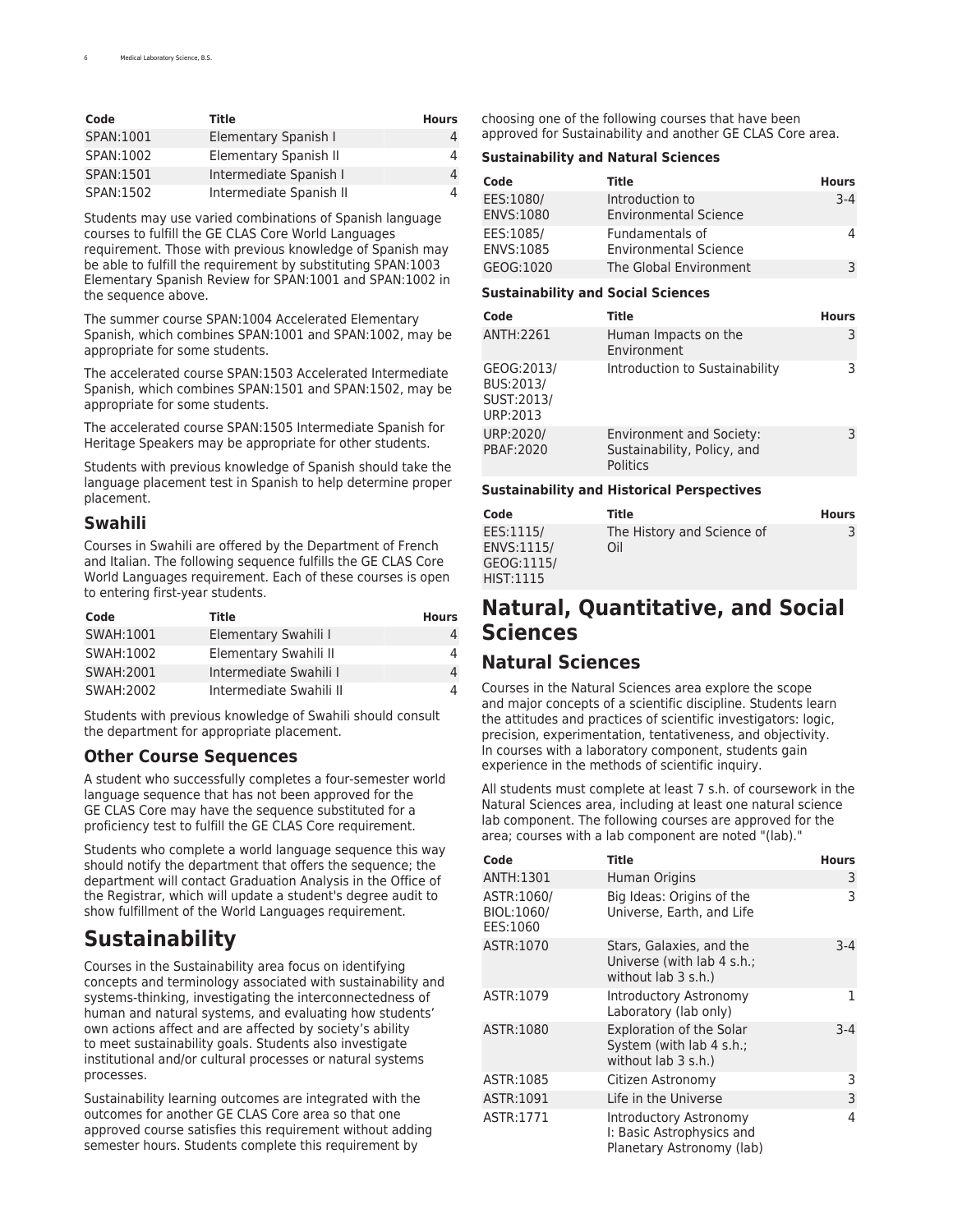| ASTR:1772              | Introductory Astronomy<br>II: Stellar, Galactic, and<br>Extragalactic Astronomy<br>(lab)                                                                        | 4       |
|------------------------|-----------------------------------------------------------------------------------------------------------------------------------------------------------------|---------|
| BIOL:1140              | Human Biology: Nonmajors<br>(lab)                                                                                                                               | 4       |
| BIOL:1141              | Human Biology: Health<br>Professions (lab)                                                                                                                      | 4       |
| <b>BIOL:1251</b>       | How the Brain Works (and<br>Why it Doesn't)                                                                                                                     | 3       |
| BIOL:1260              | Plants and Human Affairs                                                                                                                                        | $2 - 3$ |
| BIOL:1261              | Introduction to Botany (lab)                                                                                                                                    | 4       |
| BIOL:1370              | <b>Understanding Evolution</b><br>(formerly Ecology and<br>Evolution)                                                                                           | 3       |
| BIOL:1411              | Foundations of Biology (lab)                                                                                                                                    | 4       |
| <b>BIOL:1412</b>       | Diversity of Form and<br>Function (lab)                                                                                                                         | 4       |
| BIOL:2120              | Good Genes Gone Bad:<br><b>Genetic Disorders of Notable</b><br>Celebrities                                                                                      | 3       |
| CHEM:1050              | Chemistry of Our World                                                                                                                                          | 3       |
| CHEM:1060              | Technology and Society<br>Laboratory (lab only)                                                                                                                 | 1       |
| CHEM:1070              | <b>General Chemistry I</b>                                                                                                                                      | 3       |
| CHEM:1080              | <b>General Chemistry II</b>                                                                                                                                     | 3       |
| CHEM:1100              | Chemistry in Industry and<br>the Economy                                                                                                                        | 3       |
| CHEM:1110              | Principles of Chemistry I<br>(lab)                                                                                                                              | 4       |
| CHEM:1120              | Principles of Chemistry II<br>(lab)                                                                                                                             | 4       |
| CHEM:1160              | Principles of Chemistry Lab<br>(lab only)                                                                                                                       | 2       |
|                        | EES:1030/CEE:1030 Introduction to Earth<br>Science (with lab 4 s.h.;<br>without lab 3 s.h.)                                                                     | $3-4$   |
|                        | EES:1031/CEE:1031 Introduction to Earth<br>Science Laboratory (lab<br>only; students must have<br>previously completed<br>EES:1030/CEE:1030 without<br>the lab) | 1       |
| EES:1040               | Evolution and the History of<br>Life (with lab 4 s.h.; without<br>lab <sub>3</sub> s.h.                                                                         | $3-4$   |
| EES:1050               | Introduction to Geology (lab)                                                                                                                                   | 4       |
| EES:1070               | Age of Dinosaurs (lab)                                                                                                                                          | 4       |
| EES:1080/<br>ENVS:1080 | Introduction to<br><b>Environmental Science (with)</b><br>lab 4 s.h.; without lab 3<br>s.h.: not for students who<br>have taken EES:1085 or<br>ENVS:1085)       | 3-4     |
| EES:1085/<br>ENVS:1085 | Fundamentals of<br><b>Environmental Science</b><br>(lab; not for students who<br>have taken EES:1080 or<br>ENVS:1080)                                           | 4       |
| EES:1081/<br>ENVS:1081 | Introduction to<br><b>Environmental Sciences</b><br>Laboratory (lab only)                                                                                       | 1       |
| EES:1290               | Energy and the Environment                                                                                                                                      | 3       |
|                        |                                                                                                                                                                 |         |

| EES:1400         | <b>Natural Disasters</b>                                         | 3              |
|------------------|------------------------------------------------------------------|----------------|
| GEOG:1020        | The Global Environment (GE<br>status effective summer<br>2022)   | 3              |
| GEOG:1021        | The Global Environment Lab<br>(lab only)                         | 1              |
| HHP:1100         | Human Anatomy                                                    | 3              |
| HHP:1110         | Human Anatomy Laboratory<br>(lab only)                           | $\mathbf{1}$   |
| HHP:1150         | Human Anatomy Lecture<br>with Lab (lab)                          | $\overline{4}$ |
| HHP:1300         | <b>Fundamentals of Human</b><br>Physiology                       | 3              |
| HHP:1400         | Human Anatomy and<br>Physiology                                  | 3              |
| HHP:2310         | Nutrition and Health                                             | 3              |
| HONR:1640        | <b>Honors Seminar in Natural</b><br><b>Sciences</b>              | 3              |
| PCOL:2220        | Drug Use and Abuse                                               | 3              |
| PHYS:1200        | Physics of Everyday<br>Experience                                | 3              |
| PHYS:1400        | Basic Physics (with lab 4<br>s.h.; without lab 3 s.h.)           | $3-4$          |
| PHYS:1409        | Basic Physics Lab (lab only)                                     | $\mathbf{1}$   |
| PHYS:1410        | Physics of Sound (with lab 4<br>s.h.; without lab 3 s.h.)        | $3-4$          |
| <b>PHYS:1511</b> | College Physics I (lab)                                          | $\overline{4}$ |
| PHYS:1512        | College Physics II (lab)                                         | 4              |
| PHYS:1611        | Introductory Physics I (lab)                                     | $\overline{4}$ |
| PHYS:1612        | Introductory Physics II (with<br>lab 4 s.h.; without lab 3 s.h.) | $3 - 4$        |
| PHYS:1619        | Introductory Physics II Lab<br>(lab only)                        | $\mathbf{1}$   |
| PHYS:1701        | Physics I (lab)                                                  | 4              |
| PHYS:1702        | Physics II (lab)                                                 | $\overline{4}$ |

### <span id="page-6-0"></span>**Quantitative or Formal Reasoning**

Courses in the Quantitative or Formal Reasoning area help develop analytical skills through the practice of quantitative or formal symbolic reasoning. Courses focus on presentation and evaluation of evidence and argument; understanding the use and misuse of data; and organization of information in quantitative or other formal symbolic systems, including those used in computer science, linguistics, mathematics, philosophy, and statistics.

All students must complete at least 3 s.h. of coursework in the Quantitative or Formal Reasoning area. Students also may fulfill this GE CLAS Core requirement by completing a course that lists an approved GE CLAS Core course as a prerequisite. The following courses are approved for the area.

| Code      | <b>Title</b>                                                                          | <b>Hours</b> |
|-----------|---------------------------------------------------------------------------------------|--------------|
| COMM:1117 | Advocacy and Argument                                                                 | 3            |
| CPH:1600  | <b>Public Health Science:</b><br>Inquiry and Investigation in<br><b>Public Health</b> | 3            |
| CS:1020   | Principles of Computing                                                               | 3            |
| CS:1110   | Introduction to Computer<br>Science                                                   | 3            |
| CS:1210   | Computer Science I:<br><b>Fundamentals</b>                                            | 4            |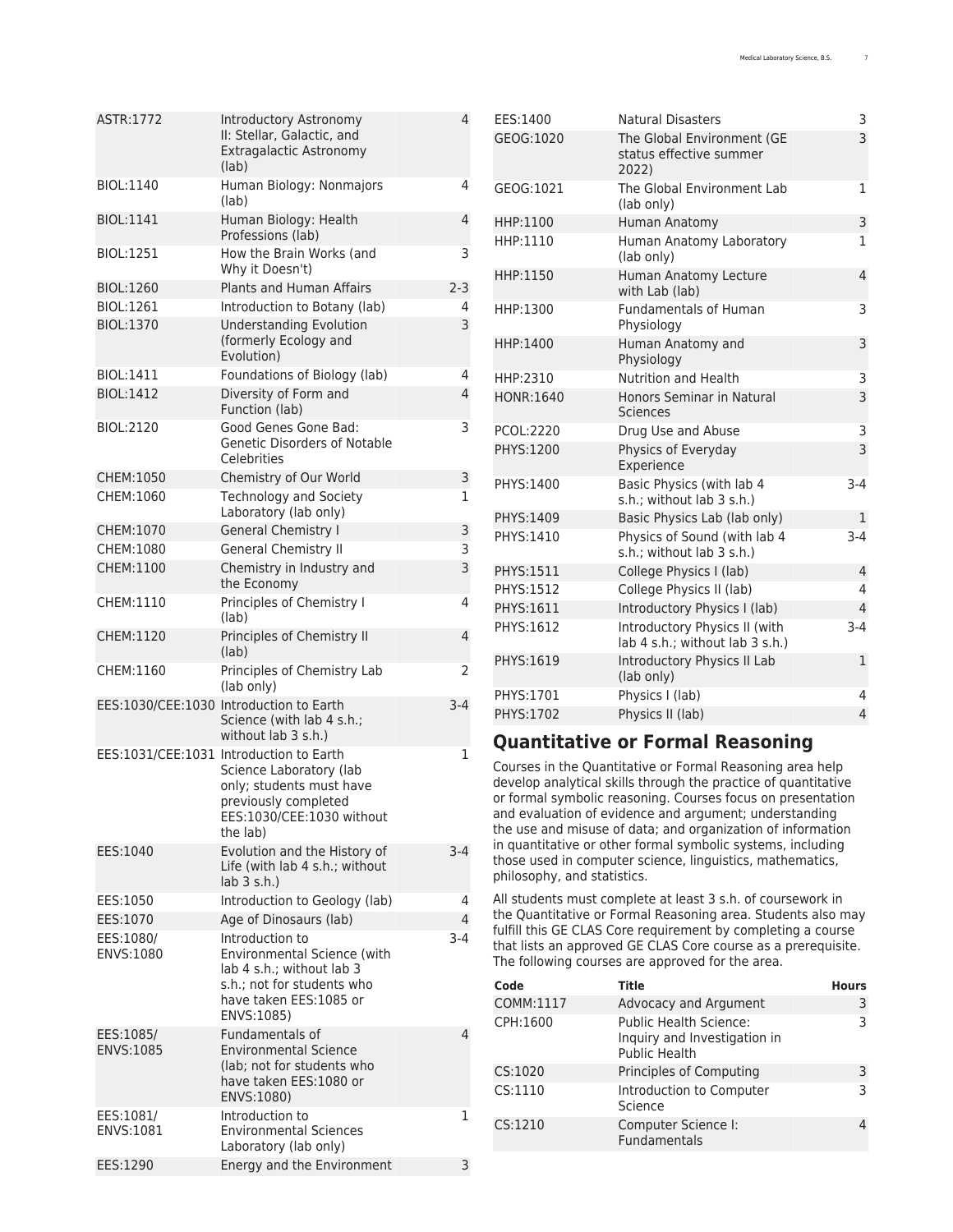| LING:1050                      | Language and Formal<br>Reasoning                                   | 3              |
|--------------------------------|--------------------------------------------------------------------|----------------|
| MATH:1020                      | <b>Elementary Functions</b>                                        | $\overline{4}$ |
| MATH:1120                      | Logic of Arithmetic                                                | 4              |
| MATH:1250                      | Mathematics for Arts and<br><b>Humanities</b>                      | 3              |
| MATH:1260                      | PokeMath: The Mathematics<br>of Pokemon Go                         | 3              |
| MATH:1340                      | <b>Mathematics for Business</b>                                    | $\overline{4}$ |
| MATH:1350                      | Quantitative Reasoning for<br><b>Business</b>                      | 4              |
| MATH:1380                      | Calculus and Matrix Algebra<br>for Business                        | $\overline{4}$ |
| MATH:1440                      | Mathematics for the<br><b>Biological Sciences</b>                  | 4              |
| MATH:1460                      | Calculus for the Biological<br>Sciences                            | $\overline{4}$ |
| MATH:1550                      | <b>Engineering Mathematics I:</b><br>Single Variable Calculus      | 4              |
| MATH:1850                      | Calculus I                                                         | $\overline{4}$ |
| PHIL:1636                      | Principles of Reasoning:<br>Argument and Debate                    | 3              |
| POLI:1050/<br><b>RELS:1050</b> | Big Ideas: Introduction to<br>Information, Society, and<br>Culture | 3              |
| POLI:1700                      | Introduction to Political<br>Analysis                              | 3              |
| PSY:2811                       | Research Methods and Data<br>Analysis in Psychology I              | 3              |
| STAT:1010                      | <b>Statistics and Society</b>                                      | 3              |
| STAT:1020/<br>PSQF:1020        | <b>Elementary Statistics and</b><br>Inference                      | 3              |
| STAT:1030                      | <b>Statistics for Business</b>                                     | 4              |
| STAT:2010                      | <b>Statistical Methods and</b><br>Computing                        | 3              |

# <span id="page-7-0"></span>**Social Sciences**

Courses in the Social Sciences area focus on human behavior and the institutions and social systems that shape and are shaped by that behavior. Courses provide an overview of one or more social science disciplines, their theories, and their methods.

All students must complete at least 3 s.h. of coursework in the Social Sciences area. The following courses are approved for the area.

| Code                                                     | Title                                                     | <b>Hours</b> |
|----------------------------------------------------------|-----------------------------------------------------------|--------------|
|                                                          | ANTH:1101/IS:1101 Cultural Anthropology                   | 3            |
| ANTH:1401                                                | Language, Culture, and<br>Communication                   | 3            |
| ANTH:2100                                                | Anthropology and<br><b>Contemporary World</b><br>Problems | 3            |
| ANTH:2136                                                | Race, Place, and Power:<br>Urban Anthropology             | 3            |
| ANTH:2261                                                | Human Impacts on the<br>Environment                       | 3            |
| ASP:1800/<br>CSD:1800/<br>NURS:1800/<br>SSW:1800/TR:1800 | Aging Matters: Introduction<br>to Gerontology             | 3            |

| COMM:1170                                            | Communication Theory in<br>Everyday Life                                                                                                                                                                                 | 3   |
|------------------------------------------------------|--------------------------------------------------------------------------------------------------------------------------------------------------------------------------------------------------------------------------|-----|
| COMM:1174                                            | Media and Society                                                                                                                                                                                                        | 3   |
| CPH:1400                                             | <b>Fundamentals of Public</b><br>Health                                                                                                                                                                                  | 3   |
| CRIM:1410                                            | Introduction to Criminology                                                                                                                                                                                              | 3   |
| CSD:3117/<br>LING:3117                               | Psychology of Language                                                                                                                                                                                                   | 3   |
| CSD:3118/<br>LING:3118                               | Language Acquisition                                                                                                                                                                                                     | 1-3 |
| ECON:1100                                            | Principles of Microeconomics                                                                                                                                                                                             | 4   |
| ECON:1200                                            | Principles of<br>Macroeconomics                                                                                                                                                                                          | 4   |
| GEOG:1070                                            | Contemporary<br><b>Environmental Issues</b>                                                                                                                                                                              | 3   |
| GEOG:1090                                            | Globalization and<br>Geographic Diversity                                                                                                                                                                                | 3   |
| GEOG:2013/<br>BUS:2013/<br>SUST:2013/<br>URP:2013    | Introduction to Sustainability<br>(GE status effective summer<br>2022; students with a first<br>degree-seeking session of<br>summer 2011 and beyond<br>may use this course for<br>the Social Sciences GE<br>requirement) | 3   |
| GEOG:2110/<br>GHS:2110                               | Seven Billion and Counting:<br>Introduction to Population<br>Dynamics                                                                                                                                                    | 3   |
| GEOG:2910                                            | The Global Economy                                                                                                                                                                                                       | 3   |
| HONR:1660                                            | <b>Honors Seminar in Social</b><br>Sciences                                                                                                                                                                              | 3   |
| JMC:1100                                             | Introduction to Media Effects                                                                                                                                                                                            | 3   |
| LING:1010                                            | Language and Society                                                                                                                                                                                                     | 3   |
| LING:1060                                            | Languages of the World                                                                                                                                                                                                   | 3   |
| MUSM:3001/<br>ANTH: 3001/<br>EDTL:3001/<br>SIED:3001 | Introduction to Museum<br><b>Studies</b>                                                                                                                                                                                 | 3   |
| POLI:1100                                            | Introduction to American<br><b>Politics</b>                                                                                                                                                                              | 3   |
| POLI:1200                                            | Introduction to Political<br>Behavior                                                                                                                                                                                    | 3   |
| POLI:1300                                            | Introduction to Political<br>Thought and Action                                                                                                                                                                          | 3   |
| POLI:1400                                            | Introduction to Comparative<br>Politics                                                                                                                                                                                  | 3   |
| POLI:1401                                            | Introduction to Russian<br>Politics                                                                                                                                                                                      | 3   |
| POLI:1445                                            | Introduction to Asian<br>Politics: China                                                                                                                                                                                 | 3   |
| POLI:1449                                            | Introduction to European<br><b>Politics</b>                                                                                                                                                                              | 3   |
| POLI:1500                                            | Introduction to International<br>Relations                                                                                                                                                                               | 3   |
| POLI:1501                                            | Introduction to American<br>Foreign Policy                                                                                                                                                                               | 3   |
| POLI:1600                                            | Introduction to Political<br>Communication                                                                                                                                                                               | 3   |
| POLI:2415/<br>LAS:2415                               | Latin American Politics                                                                                                                                                                                                  | 3   |
| PSQF:2115                                            | Introduction to Counseling<br>Psychology                                                                                                                                                                                 | 3   |
|                                                      |                                                                                                                                                                                                                          |     |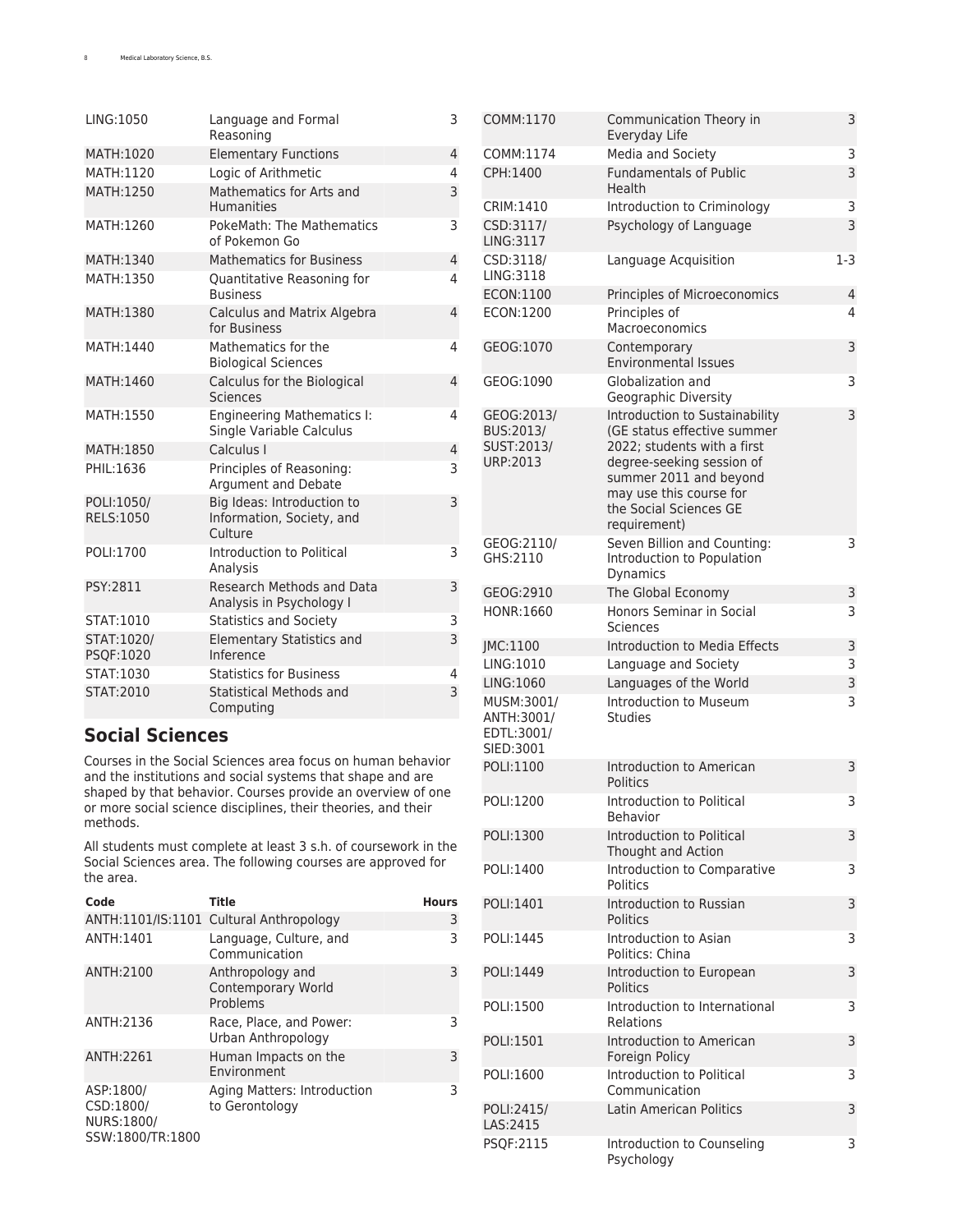| PSY:1001               | Elementary Psychology                                                      | 3       |
|------------------------|----------------------------------------------------------------------------|---------|
| PSY:2301               | Introduction to Clinical<br>Psychology                                     | 3       |
| PSY:2401               | Introduction to<br>Developmental Science                                   | 3       |
| PSY:2601               | Introduction to Cognitive<br>Psychology                                    | 3       |
| SOC:1010               | Introduction to Sociology                                                  | $3-4$   |
| SOC:1220               | <b>Principles of Social</b><br>Psychology                                  | $3 - 4$ |
| TR:1070                | Perspectives on Leisure and<br>Play                                        | 3       |
| URP:2020/<br>PBAF:2020 | <b>Environment and Society:</b><br>Sustainability, Policy, and<br>Politics | ٦       |

# <span id="page-8-0"></span>**Culture, Society, and the Arts Historical Perspectives**

Courses in the Historical Perspectives area help students comprehend the historical processes of change and continuity; develop the ability to generalize, explain, and interpret historical change; and understand the past in its own terms.

All students must complete at least 3 s.h. of coursework in the Historical Perspectives area. The following courses are approved for the area.

| Code                                               | <b>Title</b>                                                                | <b>Hours</b> |
|----------------------------------------------------|-----------------------------------------------------------------------------|--------------|
| ANTH:1201                                          | World Archaeology                                                           | 3            |
| ARTH:1010                                          | Art and Visual Culture                                                      | 3            |
| ARTH:1050                                          | From Cave Paintings to<br>Cathedrals: Survey of<br>Western Art I            | 3            |
| ARTH:1060                                          | From Mona Lisa to<br>Modernism: Survey of<br>Western Art II                 | 3            |
| ARTH:1070                                          | Asian Art and Culture                                                       | 3            |
| ARTH:1090                                          | Earthly Paradises: A Global<br><b>History of Gardens</b>                    | 3            |
| ARTH:2320/<br>CLSA: 2226                           | Ancient Art from the Great<br>Pyramids of Egypt to the<br>Colosseum in Rome | 3            |
| ARTH:2920                                          | Introduction to American Art                                                | 3            |
| CLSA:1181/<br>GHS:1181                             | <b>Ancient Medicine</b>                                                     | 3            |
| CLSA:1830                                          | <b>Greek Civilization</b>                                                   | 3            |
| CLSA:1840                                          | <b>Roman Civilization</b>                                                   | 3            |
| EES:1115/<br>ENVS:1115/<br>GEOG:1115/<br>HIST:1115 | The History and Science of<br>Oil                                           | 3            |
| FREN: 3120                                         | <b>French Civilization</b>                                                  | 3            |
| HIST:1010                                          | <b>History Matters</b>                                                      | 3            |
| HIST:1016                                          | The History That Made Our<br>World                                          | 3            |
| HIST:1101                                          | The Modern World                                                            | 3            |
| HIST:1261                                          | American History to 1877                                                    | 3            |
| HIST:1262                                          | American History 1877-<br>Present                                           | 3            |
| HIST:1401                                          | The West and the World:<br>Ancient                                          | 3            |

| HIST:1402                              | The West and the World:<br>Medieval                                                             | 3       |
|----------------------------------------|-------------------------------------------------------------------------------------------------|---------|
| HIST:1403                              | The West and the World:<br>Modern                                                               | 3       |
| HIST:1601/<br>ASIA:1601                | Civilizations of Asia: China<br>from Origins to the 17th<br>Century                             | 3       |
| HIST:1602/<br>ASIA:1602                | Civilizations of Asia: China<br>from the 17th Century to the<br>Present                         | 3       |
| HIST:1604/<br>ASIA:1604                | Civilizations of Asia: Japan                                                                    | 3-4     |
| HIST:1606/<br>ASIA:1606/<br>RELS:1606  | Civilizations of Asia: South<br>Asia                                                            | $3 - 4$ |
| HIST:1607/<br>ASIA:1607                | Civilizations of Asia: Korea                                                                    | 3-4     |
| HIST:2461/<br>CLSA: 2461/<br>RELS:2361 | Middle East and<br>Mediterranean: Alexander to<br>Suleiman                                      | 3       |
| HONR:1610                              | Honors Seminar in Historical<br>Perspectives                                                    | 3       |
| <b>ITAL:2550</b>                       | Images of Modern Italy                                                                          | 3       |
| JMC:1200                               | Introduction to Media and<br>Culture                                                            | 3       |
| JPNS:2127/<br>ASIA:2127/<br>CLSA: 2127 | <b>Global Manuscript Cultures</b>                                                               | 3       |
| MUS:1303                               | Roots, Rock, and Rap: A<br><b>History of Popular Music</b>                                      | 3       |
| MUS:2301                               | History of Western Music I                                                                      | 3       |
| MUS:2302                               | History of Western Music II                                                                     | 3       |
| PHIL:1033                              | The Meaning of Life                                                                             | 3       |
| PHIL:1034                              | Liberty and the Pursuit of<br><b>Happiness</b>                                                  | 3       |
| RELS:1001                              | Judaism, Christianity, and<br>Islam                                                             | 3       |
| RELS:1225/<br>HIST:1025                | Medieval Religion and<br>Culture                                                                | 3       |
| RELS:1250/<br>HIST:1050                | Modern Religion and Culture                                                                     | 3       |
| RELS:2930/<br>COMM:2079                | Digital Media and Religion                                                                      | 3       |
| RUSS:1531                              | Slavic Folklore                                                                                 | 3       |
| RUSS:1532                              | <b>Traces of Ancient Russian</b><br>Culture (IX-XVII Centuries):<br>Vikings, Mongols, and Tsars | 3       |
| <b>THTR:1400</b>                       | Theatre and Society:<br><b>Ancients and Moderns</b>                                             | 3       |
| THTR:1401                              | Theatre and Society:<br>Romantics and Rebels                                                    | 3       |
| <b>THTR:2410</b>                       | History of Theatre and<br>Drama I                                                               | 3       |
| <b>THTR:2411</b>                       | History of Theatre and<br>Drama II                                                              | 3       |

# <span id="page-8-1"></span>**International and Global Issues**

Courses in the International and Global Issues area focus predominantly on countries or issues outside the United States, encouraging students to understand contemporary issues from an international perspective. Students develop knowledge of one or more contemporary global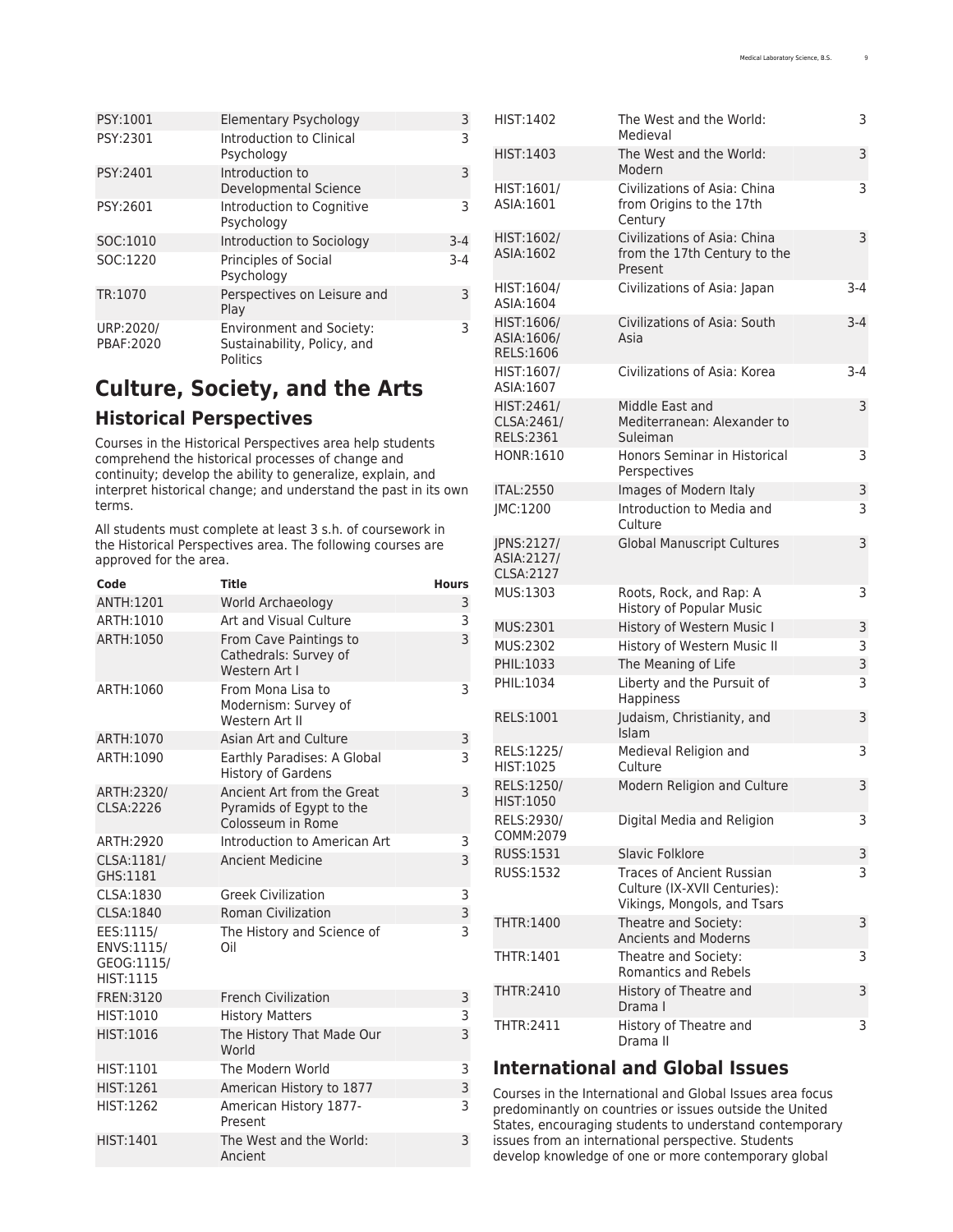or international issues, gain a greater awareness of varied international perspectives, and improve their skills of analysis and critical inquiry.

All students must complete at least 3 s.h. of coursework in the International and Global Issues area. The following courses are approved for the area.

| Code                                                 | Title                                                                   | Hours   |
|------------------------------------------------------|-------------------------------------------------------------------------|---------|
| ANTH: 1046/<br>GEOG:1046/<br>GWSS:1046/<br>SJUS:1046 | <b>Environmental Politics in</b><br>India                               | 3       |
| ANTH:2100                                            | Anthropology and<br>Contemporary World<br>Problems                      | 3       |
| ANTH:2136                                            | Race, Place, and Power:<br>Urban Anthropology                           | 3       |
| ARTH:1040                                            | Arts of Africa                                                          | 3       |
| FREN:1006                                            | <b>Global Sports and National</b><br>Cultures                           | 3       |
| FREN:1510                                            | <b>Cultural Misunderstandings:</b><br>France and U.S.A.                 | 3       |
| GEOG:1060                                            | Geography of Asia: From<br>Japan to Pakistan                            | 3       |
| GEOG:1070                                            | Contemporary<br><b>Environmental Issues</b>                             | 3       |
| GEOG:1090                                            | Globalization and<br>Geographic Diversity                               | 3       |
| GEOG:2910                                            | The Global Economy                                                      | 3       |
| GHS:2000/<br>ANTH:2103                               | Introduction to Global Health<br><b>Studies</b>                         | 3       |
| GRMN:2720/<br><b>HIST:2420</b>                       | Germany in the World                                                    | 3       |
| GRMN:4315                                            | German Society Today                                                    | 3       |
| HIST:1016                                            | The History That Made Our<br>World                                      | 3       |
| HIST:1403                                            | The West and the World:<br>Modern                                       | 3       |
| HIST:1601/<br>ASIA:1601                              | Civilizations of Asia: China<br>from Origins to the 17th<br>Century     | 3       |
| HIST:1602/<br>ASIA:1602                              | Civilizations of Asia: China<br>from the 17th Century to the<br>Present | 3       |
| HIST:1604/<br>ASIA:1604                              | Civilizations of Asia: Japan                                            | $3-4$   |
| HIST:1606/<br>ASIA:1606/<br>RELS:1606                | Civilizations of Asia: South<br>Asia                                    | $3 - 4$ |
| HIST:1607/<br>ASIA:1607                              | Civilizations of Asia: Korea                                            | 3-4     |
| <b>HONR:1620</b>                                     | Honors Seminar in<br>International and Global<br><b>Issues</b>          | 3       |
| IS:2000                                              | Introduction to International<br><b>Studies</b>                         | 3       |
| <b>ITAL:2770</b>                                     | The Mafia and the Movies                                                | 3       |
| LING:1040/<br>ANTH:1040                              | Language Rights                                                         | 3       |
| POLI:1400                                            | Introduction to Comparative<br><b>Politics</b>                          | 3       |
| POLI:1401                                            | Introduction to Russian<br><b>Politics</b>                              | 3       |

| POLI:1445                      | Introduction to Asian<br>Politics: China                     | 3 |
|--------------------------------|--------------------------------------------------------------|---|
| POLI:1449                      | Introduction to European<br>Politics                         | 3 |
| POLI:1500                      | Introduction to International<br>Relations                   | 3 |
| POLI:1501                      | Introduction to American<br>Foreign Policy                   | 3 |
| POLI: 2415/<br>LAS: 2415       | Latin American Politics                                      | 3 |
| RELS:1130/<br>HIST:1030        | Introduction to Islamic<br>Civilization                      | 3 |
| RELS:2852/<br>GWSS:2052        | Women in Islam and the<br>Middle East                        | 3 |
| RELS:3855/IS:3855              | Human Rights and Islam                                       | 3 |
| RUSS:1132                      | Russia Today                                                 | 3 |
| RUSS:2050/<br><b>WLLC:2050</b> | Women from an Unknown<br>Land: The Fight for<br>Independence | 3 |
| SPST:2170                      | Sport and Globalization                                      | 3 |
|                                |                                                              |   |

# <span id="page-9-0"></span>**Literary, Visual, and Performing Arts**

Courses in the Literary, Visual, and Performing Arts area provide students with opportunities to appreciate the arts and to analyze them within their historical and theoretical contexts. They also help students develop the analytic, expressive, and imaginative abilities necessary for understanding, appreciating, and creating art.

All students must complete at least 3 s.h. of coursework in the Literary, Visual, and Performing Arts area. The following courses are approved for the area.

| Code                            | <b>Title</b>                                                           | <b>Hours</b> |
|---------------------------------|------------------------------------------------------------------------|--------------|
| AFAM:1240/<br>MUS:1740          | The Art of Listening to Jazz                                           | 3            |
| AMST:1800                       | American Gothic: Film.<br>Literature, and Popular<br>Culture           | 3            |
| ARTH:1010                       | Art and Visual Culture                                                 | 3            |
| ARTH:1020                       | Masterpieces: Art in<br><b>Historical and Cultural</b><br>Perspectives | 3            |
| ARTH: 1030                      | Themes in Global Art                                                   | 3            |
| ARTH:1040                       | Arts of Africa                                                         | 3            |
| ARTH:1050                       | From Cave Paintings to<br>Cathedrals: Survey of<br>Western Art I       | 3            |
| ARTH:1060                       | From Mona Lisa to<br>Modernism: Survey of<br>Western Art II            | 3            |
| ARTH: 1070                      | Asian Art and Culture                                                  | 3            |
| ARTH: 1095/<br><b>NAIS:1095</b> | Native American Art                                                    | 3            |
| ARTH:2920                       | Introduction to American Art                                           | 3            |
| ARTS:1010                       | Flements of Art                                                        | 3            |
| ARTS:1030                       | Elements of Jewelry and<br><b>Metal Arts</b>                           | 3            |
| ARTS:1050                       | <b>Elements of Printmaking</b>                                         | 3            |
| ARTS:1080                       | <b>Elements of Sculpture</b>                                           | 3            |
| CERM:2010                       | Ceramics I: Handbuilding                                               | 3            |
| CHIN:1702                       | <b>Chinese Popular Culture</b>                                         | 3            |
|                                 |                                                                        |              |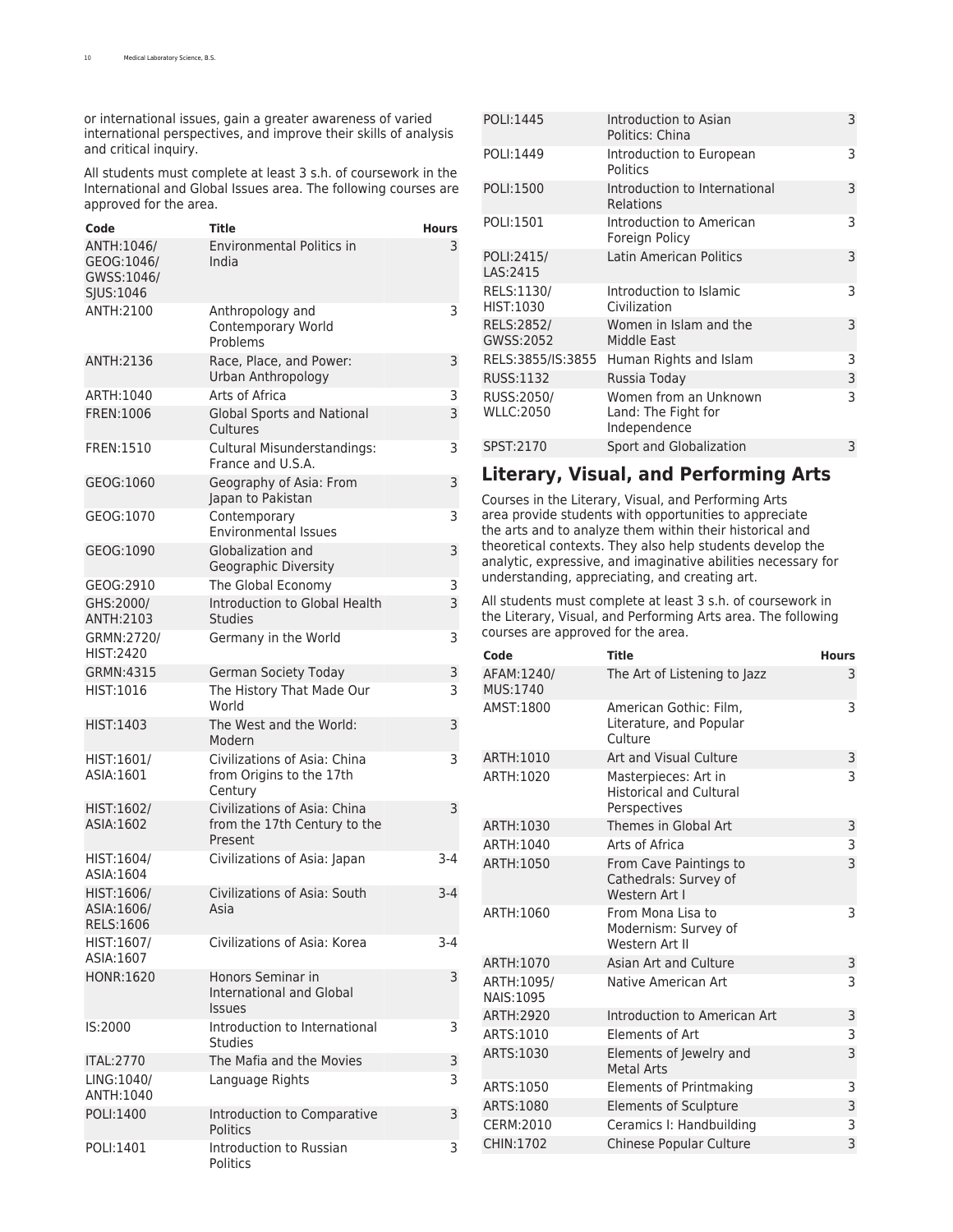| CINE:1100                      | The Art of Smartphone<br>Filmmaking                              | 3              | MΙ        |
|--------------------------------|------------------------------------------------------------------|----------------|-----------|
| CINE:1602                      | Introduction to Film Studies                                     | 3              | MΙ        |
| CINE:1610                      | Contemporary Cinema                                              | 3              | Μl        |
| CL:1240/                       | World Literature in                                              | 3              |           |
| CLSA:1040/                     | Translation I                                                    |                | MΙ        |
| <b>TRNS:1240</b>               |                                                                  |                | Μl        |
|                                | CL:1241/TRNS:1241 World Literature: 1700 to<br>Present           | 3              | M<br>Μl   |
| CLSA:1010                      | Hero, God, Mortal: Literature<br>of Greece                       | 3              | DF<br>M   |
| CLSA:1020                      | Love and Glory: The<br>Literature of Rome                        | 3              |           |
| CLSA:1740/<br><b>WRIT:1740</b> | Writing Strategies: Word<br>Origins and Word Choice              | 3              | Μl<br>M   |
| CLSA:2016                      | Classical Mythology                                              | 3              | Μl        |
| CNW:1620                       | Introduction to Creative                                         | 3              | LA        |
|                                | Nonfiction                                                       |                | PC<br>LA  |
| CW:1800                        | Creative Writing Studio<br>Workshop                              | 3              | SP<br>SC  |
| DANC:1010                      | <b>Beginning Tap</b>                                             | 2              | SP        |
| DANC:1020                      | <b>Beginning Jazz</b>                                            | 2              | LA        |
| DANC:1025                      | Beginning Hip Hop Dance                                          | $\overline{2}$ | SP        |
| DANC:1030                      | <b>Beginning Ballet</b>                                          | 2              |           |
| DANC:1040                      | <b>Beginning Modern Dance</b>                                    | $\overline{2}$ | ΤF        |
| DANC:1110                      | Continuing Tap                                                   | $1-2$          | ΤF        |
| DANC:1120                      | Continuing Jazz                                                  | 2              |           |
| DANC:1125                      | Continuing Hip Hop Dance                                         | 2              | ΤF        |
| DANC:1130                      | <b>Continuing Ballet</b>                                         | $\overline{2}$ |           |
| DANC:1140                      | <b>Continuing Modern Dance</b>                                   | 2              | Τŀ        |
| DANC:2020                      | Intermediate Jazz                                                | $\overline{2}$ | D/<br>DF  |
| DANC:2025                      | Intermediate Hip Hop Dance                                       | 2              | ΤF        |
| DANC:2029                      | Intermediate Ballet for<br>Nonmajors                             | $\overline{c}$ | Τŀ        |
| DANC:2040                      | Majors Intermediate<br><b>Contemporary Movement</b><br>Practices | 3              | TH        |
| DANC:2060/<br>DPA:2060         | Dance and Society in Global<br>Contexts                          | 3              | V         |
| EDTL:2122                      | Creativity, Imagination, Play,<br>and Human Development          | 3              | Co<br>cu  |
|                                | through the Arts                                                 |                | in<br>re  |
| ENGL:1100                      | City of Literature                                               | 3              | va        |
| FREN: 4100                     | French Cinema                                                    | $3-4$          | All       |
| GRMN:2275                      | Scandinavian Crime Fiction                                       | 3              | Va        |
| GRMN:2630                      | German Cinema: Greatest<br><b>Hits</b>                           | 3-4            | for       |
| GRMN:2666/<br><b>WLLC:2666</b> | Pact with the Devil                                              | 3              | Co<br>A٨  |
| GRMN:2785                      | Cyborgs, Monsters, and the<br>Uncanny                            | 3              | Α١        |
| <b>HONR:1630</b>               | Honors Seminar in Literary,<br>Visual, and Performing Arts       | 3              | A٨        |
| <b>ITAL:2440</b>               | Italian Arts for International<br><b>Success</b>                 | 3              | АΝ<br>AP  |
| MUS:1001                       | Group Piano I: Non-Music<br>Majors                               | 1              | JPI<br>AF |
| MUS:1009                       | Jazz Cultures in America and<br>Abroad                           | 3              | AF<br>AF  |
| MUS:1012                       | Creativity in Music                                              | 3              | N/        |

|  | MUS:1020                             | Performance Instruction for<br>Nonmajors             | 1 |
|--|--------------------------------------|------------------------------------------------------|---|
|  | MUS:1066                             | Introduction to Film Music                           | 3 |
|  | MUS:1301                             | Concepts and Contexts of<br><b>Western Music</b>     | 3 |
|  | MUS:1302                             | <b>Great Musicians</b>                               | 3 |
|  | MUS:1310                             | <b>World Music</b>                                   | 3 |
|  | MUS:1720                             | History of Jazz                                      | 3 |
|  | MUS:1800/<br>DPA:1800                | World of the Beatles                                 | 3 |
|  | MUS:2005                             | <b>Issues in Popular Music:</b><br>Women Who Rock    | 3 |
|  | MUS:2301                             | History of Western Music I                           | 3 |
|  | MUS:2302                             | History of Western Music II                          | 3 |
|  | MUS:2311/<br>LAS:2311                | Music of Latin America and<br>the Caribbean          | 3 |
|  | PORT:2850/<br>LAS:2850/<br>SPAN:2850 | Brazilian Narrative in<br>Translation                | 3 |
|  | SCLP:2810                            | Undergraduate Sculpture I                            | 3 |
|  | SPAN:1700/<br>LATS:1700              | Latina/o/x Literature in the<br><b>United States</b> | 3 |
|  | SPAN:1800                            | Contemporary Spanish<br>American Narrative           | 3 |
|  | THTR:1140                            | <b>Basic Acting</b>                                  | 3 |
|  | THTR:1400                            | Theatre and Society:<br><b>Ancients and Moderns</b>  | 3 |
|  | THTR:1401                            | Theatre and Society:<br><b>Romantics and Rebels</b>  | 3 |
|  | THTR:1412/<br>DANC:1412/<br>DPA:1412 | The Arts in Performance                              | 3 |
|  | THTR:2301                            | Playwriting I                                        | 3 |
|  | THTR:2410                            | History of Theatre and<br>Drama I                    | 3 |
|  | THTR: 2411                           | History of Theatre and<br>Drama II                   | 3 |

# <span id="page-10-0"></span>**Values and Culture**

ourses in the Values and Culture area focus on how culture shapes the human experience and the role of values in society, with students asking fundamental questions regarding the human experience while exploring their own lues and beliefs.

All students must complete at least 3 s.h. of coursework in the Values and Culture area. The following courses are approved  $\cdot$  the area.

| Code                           | Title                                      | <b>Hours</b> |
|--------------------------------|--------------------------------------------|--------------|
| AMST:1010                      | Understanding American<br>Cultures         | 3            |
| AMST:1154                      | Food in America                            | 3            |
| AMST:2000                      | Introduction to American<br><b>Studies</b> | 3            |
|                                | ANTH:1101/IS:1101 Cultural Anthropology    | 3            |
| ANTH:2175/<br>JPNS:2175        | Japanese Society and<br>Culture            | 3            |
| ARTH:1030                      | Themes in Global Art                       | 3            |
| ARTH:1045                      | Race and Art in America                    | 3            |
| ARTH:1095/<br><b>NAIS:1095</b> | Native American Art                        | 3            |